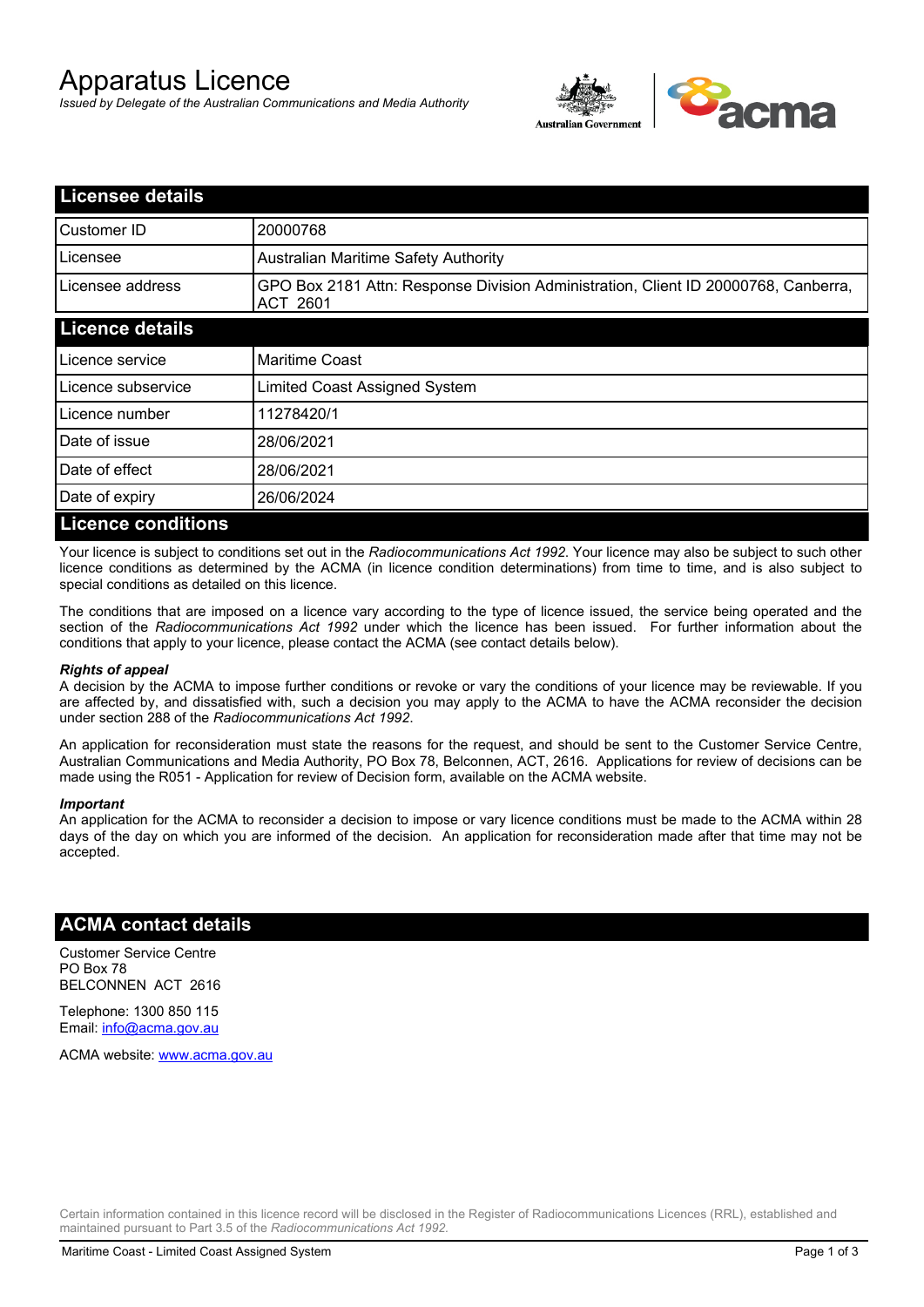## **Advisory Notes applying to licence no.: 11278420/1**

Conditions applicable to the operation of Limited Coast Assigned System authorised under this licence can be found in the Radiocommunications Licence Conditions (Apparatus Licence) Determination and the Radiocommunications Licence Conditions (Maritime Coast Licence) Determination. Copies of these determinations are available from the ACMA and from the ACMA home page (www.acma.gov.au).